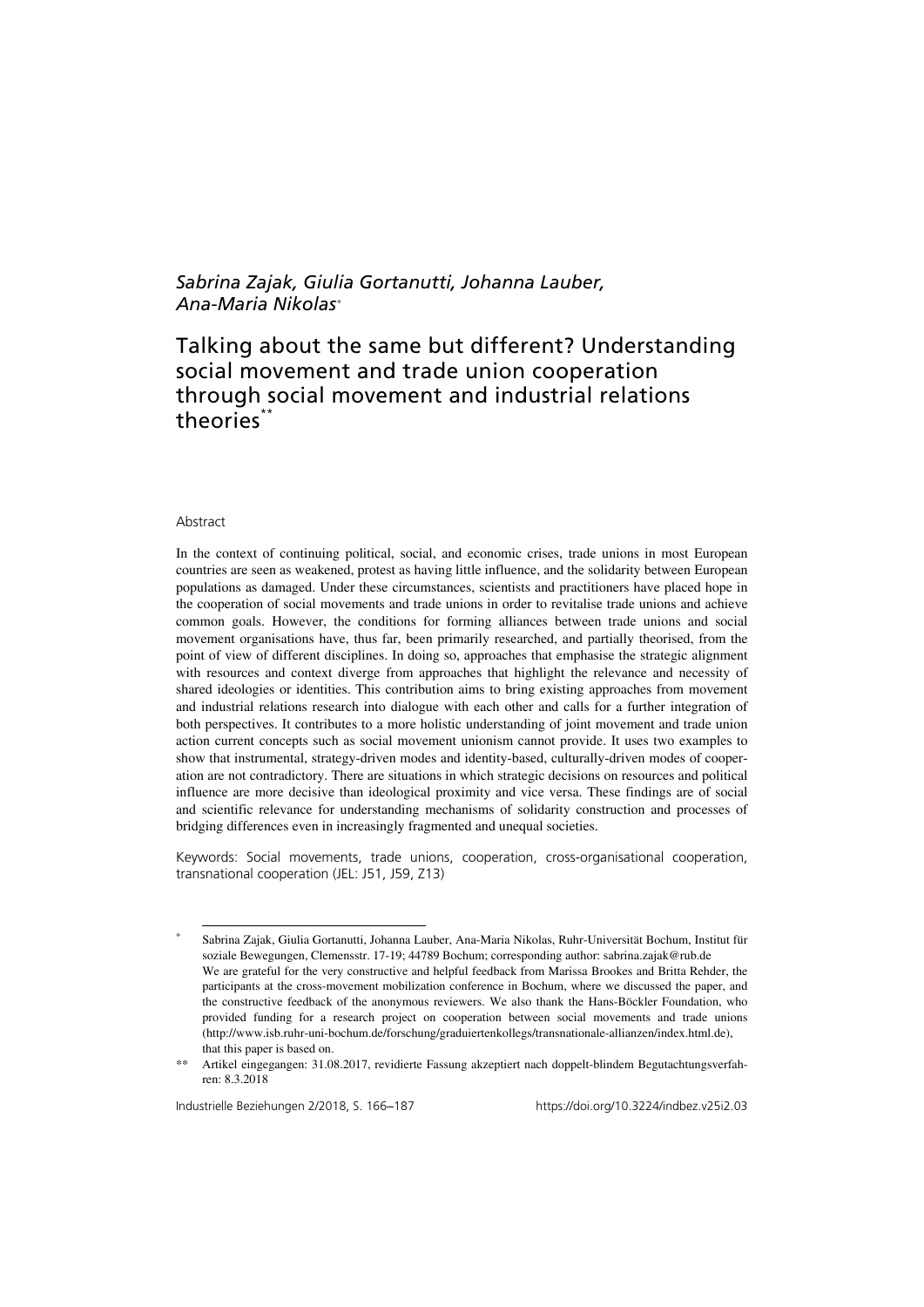## Sprechen wir über das selbe, nur anders? Wie Bewegungs- und Industrielle-Beziehungs-Forschung Kooperationen zwischen sozialen Bewegungen und Gewerkschaften erklären.

#### Zusammenfassung

Im Kontext anhaltender politischer, sozialer und ökonomischer Krisen gelten Gewerkschaften in den meisten europäischen Ländern als geschwächt, Protest als wenig einflussreich und der Zusammenhalt zwischen europäischen Bevölkerungen als beschädigt. Um Gewerkschaften zu revitalisieren und gemeinsame Ziele zu erreichen, wird von Wissenschaft und Praxis Hoffnung in die Kooperation von sozialen Bewegungen und Gewerkschaften gesetzt. Allerdings wurden die Entstehungsbedingungen von Allianzen zwischen Gewerkschaften und sozialen Bewegungsorganisationen bisher nur aus der Sicht der jeweiligen Disziplin erforscht und theoretisiert. Dabei stehen sich Ansätze gegenüber, die entweder strategische Ausrichtung auf Ressourcen und Kontext betonen oder die Relevanz und Notwendigkeit geteilter Ideologien oder Identitäten hervorheben. Dieser Artikel bringt Bewegungs- und industrielle Beziehungsforschung miteinander in Dialog und fordert eine Integration beider Ansätze. Er leistet damit einen Beitrag zu einem holistischeren Verständnis von gemeinsamem Bewegungs- und Gewerkschaftshandeln, was von bisherigen Konzepten wie dem "social movement unionism" nicht geleistet wird. An zwei Beispielen zeigt der Beitrag, dass instrumentelle, strategie-zentrierte und kulturbezogene, identitätsbasierte Kooperation keine Gegensätze sind. Es gibt jedoch Situationen, in denen strategische Entscheidungen über Ressourcen und politischen Einfluss entscheidender sind als ideologische Nähe und vice versa. Erkenntnisse über Mechanismen der Solidarisierung und Überbrückung von Unterschieden sind gerade in zunehmend fragmentierten Gesellschaften von wissenschaftlicher und gesellschaftlicher Bedeutung.

Schlagwörter: Soziale Bewegungen und Gewerkschaften, Kooperation, gewerkschaftliche Revitalisierung, kollektive Identität, Austeritätspolitik, Handelspolitik

### Talking about the same, but different?

Why do trade unions and social movement organisations work together? Social movement organisations and trade unions have organised joint protest events, shared campaigns, or worked together using a variety of strategies of political influence. These often have been labelled social movement unionism (Ford, 2009; Mathers, Upchurch & Taylor, 2019; Nowack 2017; Zajak, Piper & Egels-Zanden, 2017). Still, there have also been occasions where they have competed with each other; organising separate events (e.g. the May 1st trade union demonstrations or alternative social movement demonstrations) or reaching out to the same target group (e.g. precarious workers or the unemployed) (Choi & Mattoni, 2010). For the most part, however, they ignore each other. They operate in different spheres (the industrial sphere versus the public sphere) and usually have neither incentive nor necessity to work together. They differ in their organisational structure (bureaucratic and hierarchical versus networks based on informal and decentralised participation), underlying democratic principles (representative democracy versus undertakings in direct democracy),